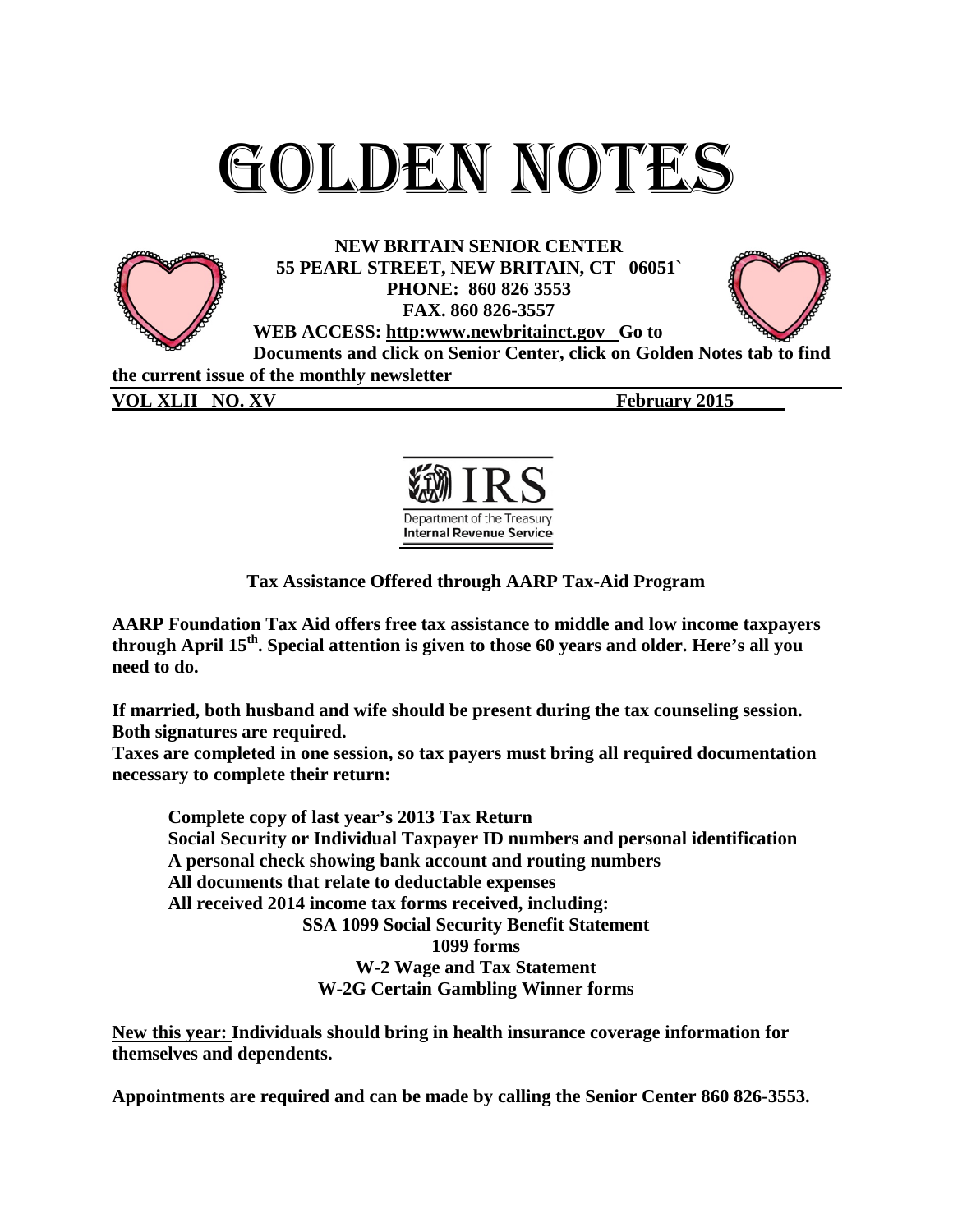

## **PROPERTY TAX RELIEF**

**The Senior Center is taking applications for the Homeowners, Additional Veterans and Freeze Property Tax Relief Program. Persons 65 and older in the year 2014 or those persons receiving Social Security Disability** 

**Benefits may be eligible for a discount on their property tax bills. Individuals earning less than \$34,600 and married couples earning less than \$42,200 during 2014 should consider applying for this benefit. Also, those persons receiving benefits under the old FREEZE program are eligible to maintain their property tax relief if their income, excluding Social Security, was less than \$6,000. Those persons who were enrolled in either program in past years will receive a letter from the City Tax Assessor if they must reapply during 2015.If a married couple wishes to apply for the benefit, it is only necessary for one of the spouses to have been over 65 years of age in 2014 to be eligible for the program.**

**Call the Senior Center (860) 826-3553 if you wish to make an appointment or if you have any questions.**

# **IDENTITY THEFT AND TAXES**

**Congresswoman Elizabeth H. Esty (CT-5) will be hosting a Fraud Prevention Workshop here at the senior center on Tuesday, February 17th from 10:00 AM to 11:00 AM. Representatives from the Connecticut** 



**Department of Consumer Protection, the Federal Trade Commission and the Internal Revenue Service have been invited to participate. This is a great opportunity to hear from the experts in the area of identity theft and fraud protection. Plan on stopping by and join Congresswoman Esty for this informative session.** 

**FRIDAY AT THE MOVIES The movie for February 20th will be Shall we Dance? starring Richard Gere, Jennifer Lopez and Susan Sarandon Step out in a delightful sexy comedy with a sizzling all-star cast! Hope you will join us for this very entertaining film.**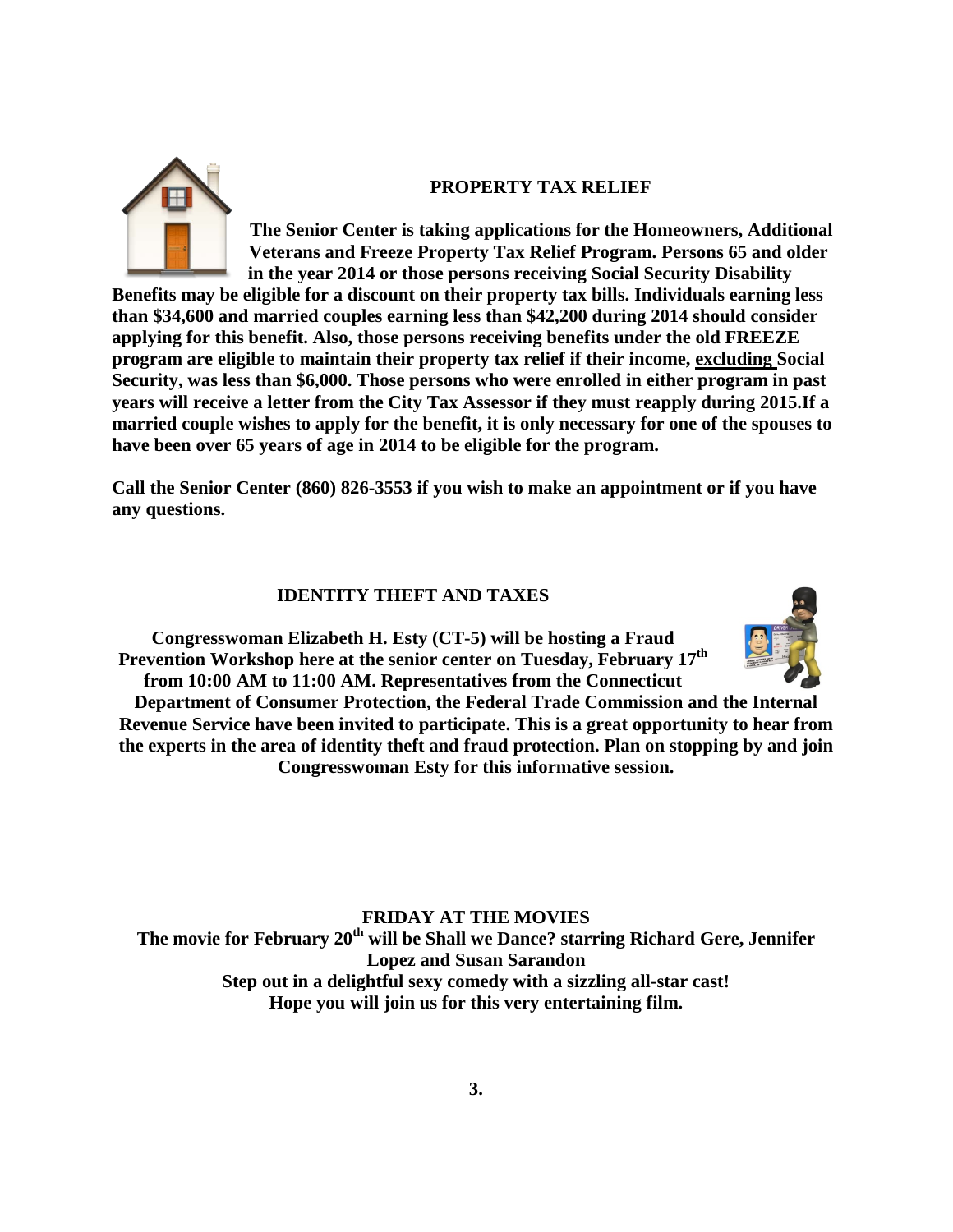## **February, 2015**

**Daily Calendar of Activities:**

## **Monday**

 **8:15 am to 11:10 am– Snack bar open 8:45 am to 9:15am. – Line Dancing Instruction for persons wishing to learn line dancing 9:15 am to 10:00 am – Art class open 9:15 am to 10:00 am – Exercise Class Senior appropriate class with Chris 10:15 am to 11:00 am – Line dancing class 12:45am to 3:00 pm - Bingo**

#### **Tuesday**

**8:15 am to 11:00 am. – Snack Bar open 8:30 am to 9 am - Line Dancing Instruction for person wishing to learn line dancing 9:00 am to 3:00 pm Income tax – Call for an appointment 9:15 am to 10:15 am – Exercise Class Senior appropriate exercise class with Chris 9:15am to 11:15 am - Ceramics Class 9:15 am to 1:30 pm – Craft group meets 10:30 am to 11:15 am – Line dancing with Chris 12:30 pm to 3:00 pm – Wii Bowling 1:00 pm to 3:30 pm – Craft group meets**

**Wednesday**

**8:15 am to 11:00 am – Snack bar open**

**9:00 am to 11:30 am - Card group**

**9:15 am to 11:30 am – Art Class open**

**9:15am to 11:15 am - Ceramics Class**

**12:45 pm to 3:00 pm – Bingo**

**1:00 pm to 3:00 pm – Ballroom Dancing**

**Thursday**

**8:15 am to 11:00 am – Snack bar open**

**9:00 am to 10:00 am –ZUMBA**

**9:15 am to 11:30 am – Craft Group meets**

**1:00 pm to 3:30 pm – Pinochle Club**

**1:00 pm to 3:30 pm – Craft group meets**

# **Friday**

**8:15 am to 11:00 am – Snack bar open 9:00 am to 3:00 pm Income Tax – Call for an appointment 9:15 am to 11:30 am – Art class open 12:45 to 3:00 pm – Bingo 1:15 pm to 3:30 pm – Square Dancing**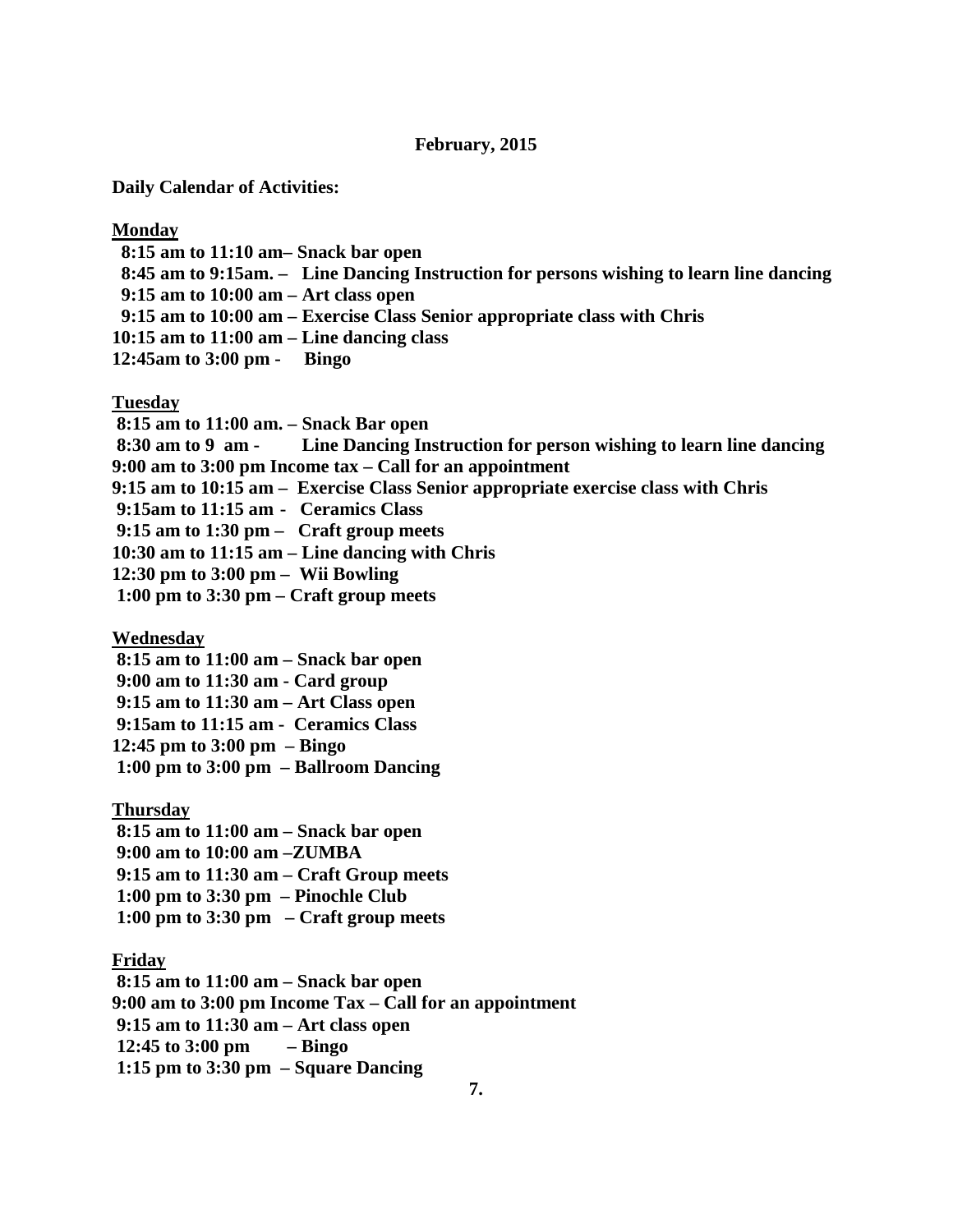# **SERVICES BY APPOINTMENT DIAL-A-RIDE**

**At least a 2-day notice is required for rides to the Senior Center, medical appointments, shopping and other destinations at any time within the month. Call 826-3555 for an appointment. There is a suggested donation of \$1.50 each way.**

## **MEDICARE/MEDICAL INSURANCE INFORMATION**

**Persons seeking help in filing Medicare claims or appeals, interpreting medical bills and assistance in making decisions concerning Medicare supplemental insurance can make an appointment with Senior Center staff by calling the Center at 860 826-3553. Advice on Living Wills and how to deal with advance medical directives is also available.**

# **FROM THE NURSEING DESK**

**The New Britain Health Department will be offering FREE cholesterol screening to seniors**  on Wednesday, February 25<sup>th</sup> from 9:00 am to 11:30 am. Please sign up with one of our **staff in the nursing office. Sign up early as there are limited time slots available. Each screening will take approximately 15 minutes.**

**Don't forget to check out our new ZUMBA GOLD class on Thursday mornings starting at 9:00 am. Stop by and join the Zumba party with Amy on Thursdays.**

**Persons wishing to see the nurse for any reason should call the Senior Center during the morning hours to see if a Health Department Nurse is available on the day you wish to come.**

# **GOLDEN NOTES SUBSCRIPTIONS**

|  | PHONE # $\_$                                                       |                                      |  |  |  |
|--|--------------------------------------------------------------------|--------------------------------------|--|--|--|
|  | Make checks payable to: NEW BRITAIN SENIOR CENTER                  |                                      |  |  |  |
|  | <b>Return to: GOLDEN NOTES</b><br><b>New Britain Senior Center</b> | Annual Fee: \$6.00 non refundable    |  |  |  |
|  | 55 Pearl St<br><b>New Britain CT 06051</b>                         | Cash Check                           |  |  |  |
|  |                                                                    | New Subscription _____ Renewal _____ |  |  |  |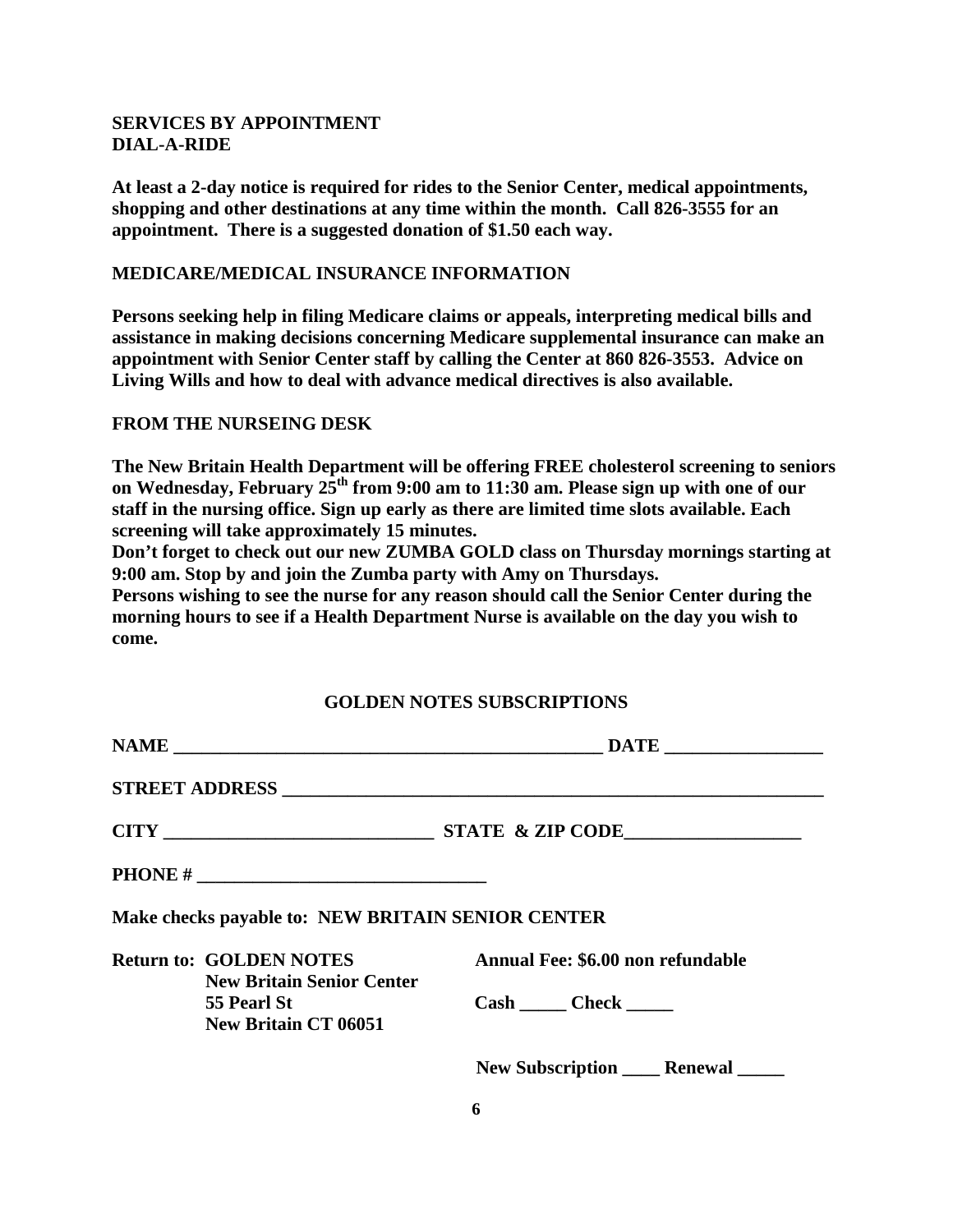## **SCAM ALERT**

# **AARP Fraud Watch Warns Residents about Tax ID Theft and Scams**

**As part of Tax Identity Theft Awareness Week, the AARP Fraud Watch Network is launching an educational effort to help Connecticut residents protect against tax scams and identify the everyday behaviors that could put them at increased risk of ID theft. Two tax-related scams making headlines in Connecticut that people need to be aware of are tax identity and the IRS imposter phone scam.**

**TAX ID THEFT** 

**In this all-to-common tax scheme, ID thieves electronically file a tax return under someone else's name to collect their tax refund. All they need is a birth date and Social Security number, and according to a recent national study released by the AARP Fraud Watch network, many taxpayers are making it easy by:** 

 **Failing to lock their mailbox. Almost six in ten (59%) Americans do not regularly lock their mailbox, which leaves them open to a criminal stealing bills, tax forms and other documents that contain personal information.** 

 **Leaving valuables exposed: Over half (54%) of Americans 18-49 have left at least one valuable personal item in their car in the last week (e.g., a purse/wallet, paystub, laptop) that could be used to steal their identity.** 

 **Failing to destroy personal information: More than one in five (21%) Americans say they never shred any of the personal documents that could be used to steal their identity.**

**Tips on how to protect yourself include:**

 $\Box$  Mail tax returns as early in the tax season as possible before the cons beat you to it.

□ Don't give out personal information unless you know who's asking for it and why they need it.

 $\Box$  Shred personal and financial documents.

 $\Box$  Know your tax preparer.

 $\Box$  Mail tax returns as early in the tax season as possible before the cons beat you to it.

□ D $\alpha$ <sup>t</sup> give out personal information unless you know who's asking for it and why they need it.

 $\Box$  Shred personal and financial documents.

 $\Box$  Know your tax preparer.

**IRS IMPOSTER SCAM**

**An intimidating and sophisticated phone scam, callers claim to be IRS employees, and say you owe taxes. According to the FCC, Connecticut was one of the top five states impacted by the IRS phone scam during 2014.**

**WHAT YOU NEED TO KNOW** 

**The IRS does NOT:** 

 $\Box$  call to demand immediate payment about taxes owed without first sending you a notification by **mail,** 

 $\Box$  ask for credit or debit card numbers over the phone,

 $\Box$  ask for payments to be made through a wire transfer or by debt card, prepaid or otherwise,

□threaten to bring in local police or other law enforcement to arrest you for nonpayment.

**If you have any doubts, call the IRS directly at 800-829-1040**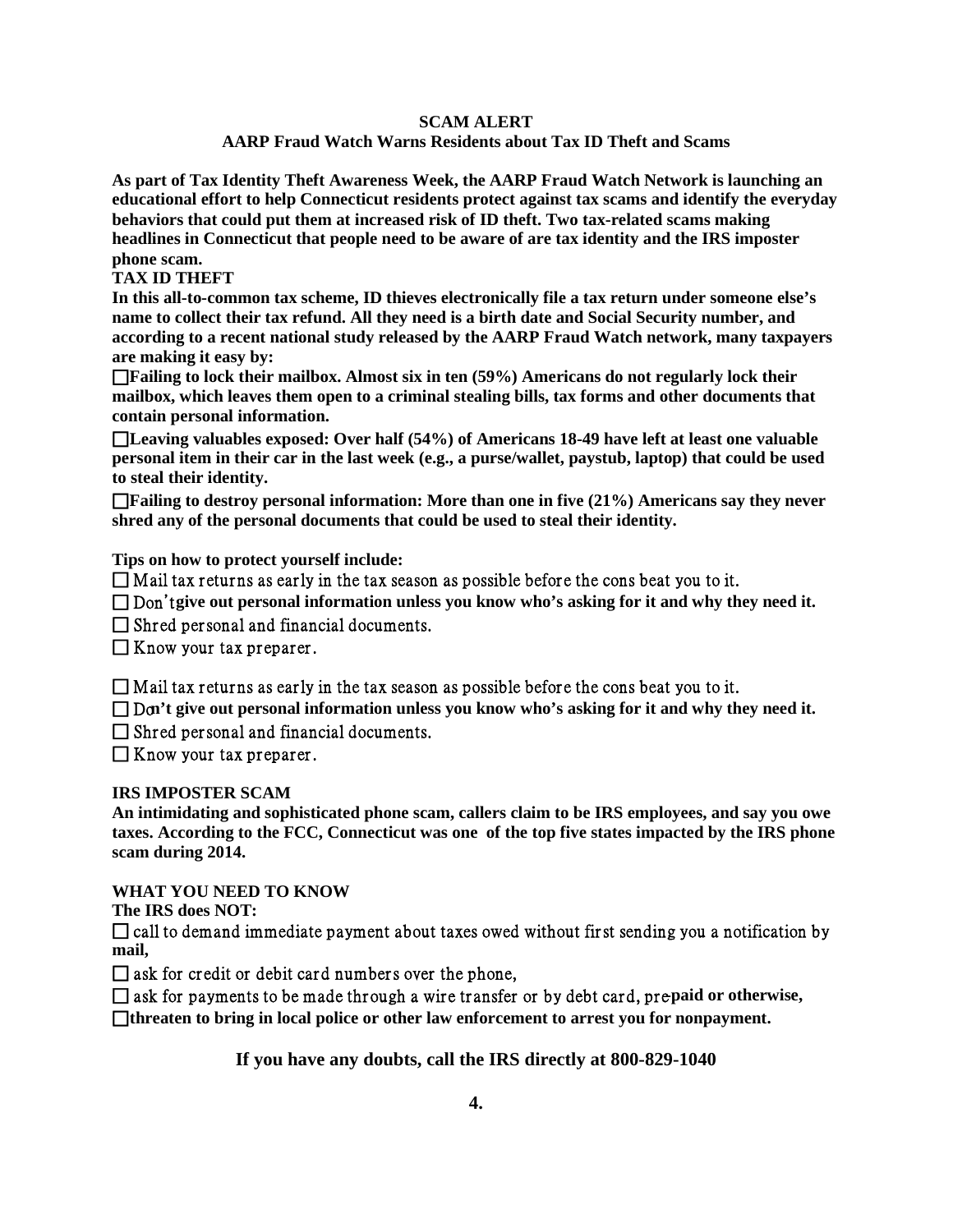## **Book Group**

**The New Britain Public Library and the Senior Center's monthly book group will be meeting on Tuesday, February 17, 2015 here at the Senior Center. The book read for February is Straight Man written by Richard Russo.** 



**Future book titles will be: March 17th Griftopia, Bubble Machines, Vampire Squid and the Long Con that is Breaking America written by Matt Taibbi April 21, 2015 David Copperfield written by Charles Dickens Hope you will join us on the third Tuesday of each month at 1:00 PM.**

**Financial Literacy for Seniors**

**Rev. Fr. Kapriel Mouradjian Prevention Coordinator from the Substance Abuse Action Council of Central Connecticut will be at the Senior Center on Monday, February 23rd at 10:00 AM to talk about Financial Literacy for seniors. Retirement and fixed income doesn't mean you can have the things you want. Spend a few moments to refresh the importance of budgeting and staying away from financial pitfalls. There's no "Sure thing" with money without planning. This is a great opportunity to learn about various financial options that can keep us safe and secure. Plan on stopping by and learning how to stay financially safe.**

## **FREE CHOLESTROL SCREENING**

**The New Britain Health Department will be offering FREE cholesterol screening to seniors on Wednesday, February 25th from 9:00 am to 11:30 am. Please sign up with one of our staff in the nursing office. Sign up early as there are limited time slots available. Each screening will take approximately 15 minutes.**

**Don't forget to check out our new ZUMBA GOLD class on Thursday mornings starting at 9:00 am. Stop by and join the Zumba party with Amy on Thursdays.**

#### **WII BOWLING**



Wii bowling will restart on Tuesday, February 17<sup>th</sup> at 12:30. We invite all **those who would like to join us to come forward for an afternoon of fun and friendly competition. It's fun and great easy exercise. All present members will be** 

more than welcome to come and practice. See you on the 17<sup>th</sup>.